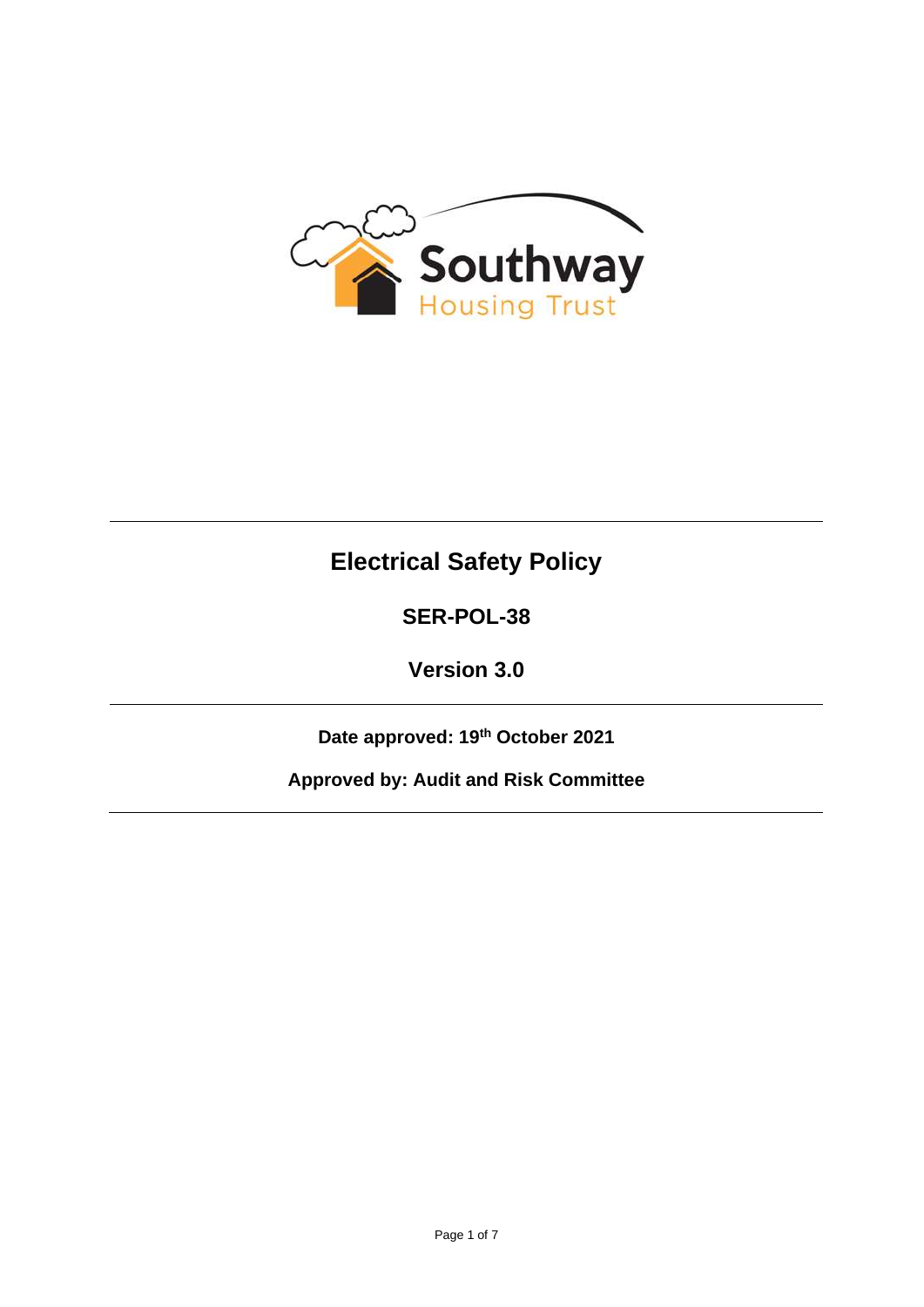## **1. Introduction**

- 1.1 This Policy will ensure that all domestic properties, shops, communal areas, boiler houses and offices belonging to Southway Housing Trust or subsidiaries of the group have electrical systems that are safe, well maintained and comply with current legislative requirements and best industry practice.
- 1.2 The objective of this Policy is to ensure that Southway Housing Trust's tenants, customers, staff, visitors and contractors can safely use all electrical systems and are not placed at risk.
- 1.3 The implementation of the Policy is supported by detailed operational procedures and processes.
- 1.4 Southway Housing Trust has responsibility for ensuring that all electrical systems within its ownership and control are safe and in good working order. To achieve this goal, we will adopt a planned approach to both inspection and works, in line with legislative requirements and industry best practice.

# **2. Background, Legislative and Regulatory Framework**

- 2.1 Southway Housing Trust (Southway) acknowledges and accepts its responsibilities as owners and managers of domestic and commercial properties. We have a duty of care to ensure that fixed electrical installations are installed, maintained and inspected at appropriate intervals to minimise the risk of electrocution, fire, damage to property, injury or death.
- 2.2 This Policy aims to ensure that we meet our obligations as a landlord and seeks to provide assurance that electrical safety is adequately managed, ensuring the safety of our tenants, employees, leaseholders and the general public.
- 2.3 We will:
	- Provide clear lines of responsibility within Southway for the management of electrical safety;
	- Set out a clear approach for the maintenance of electrical installations;
	- Ensure a prompt, efficient and cost effective electrical servicing and inspection plan is implemented;
	- Ensure remedial works are carried out within appropriate timescales so that homes and other properties remain safe and electrical installations are maintained to a high standard;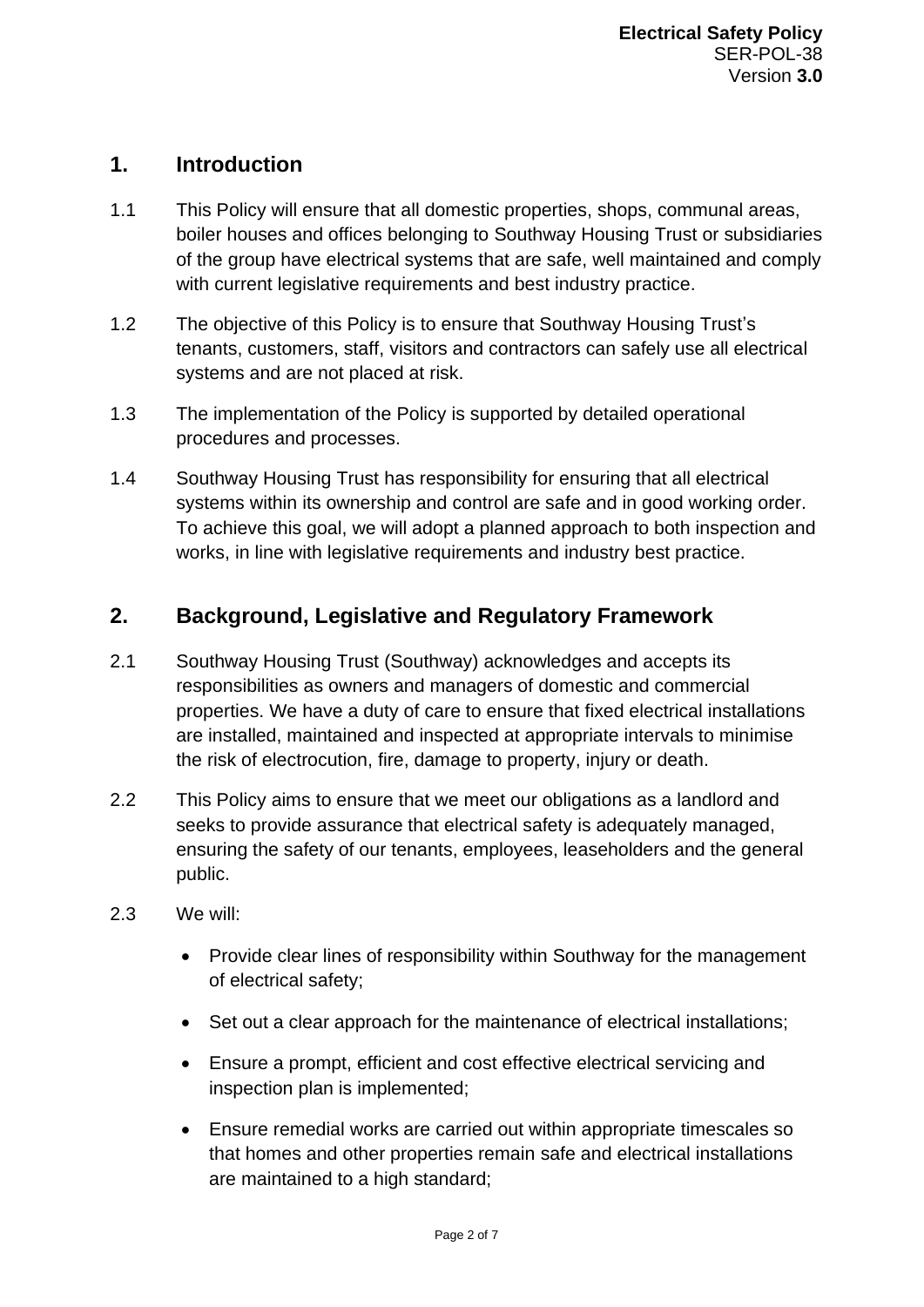- Detail a comprehensive electrical inspection and monitoring system; and
- Ensure adequate records and quality monitoring systems are implemented.

#### **3. Roles and Responsibilities**

- 3.1 Responsibility for the management of electrical safety lies ultimately with the Board, although delegated authority is given to the Chief Executive, acting as duty holder for the management of electrical safety.
- 3.2 The Strategic Director Property and Development is responsible for the preparation and monitoring of the Policy, ensuring it meets with current legislation relating to electrical compliance.
- 3.4 The Head of Health and Safety and Compliance is responsible for the implementation of this Policy across internal and external contractors
- 3.5 The Compliance Manager is responsible for the day to day management and compliance for electrical safety across all Southway Housing Trust owned and managed premises.
- 3.6 The Compliance Manager will put suitable systems in place, for monitoring the effective implementation of this Policy. The key performance indicators for the effective management of Electrical Safety will form part of the compliance report which will be updated monthly.
- 3.7 The Compliance Report will be reviewed monthly by the Head Health and Safety and Compliance and the Compliance Manager. The Compliance Team will be responsible for the scrutiny and audit of the relevant processes to assure compliance.
- 3.8 The Policy will be reviewed annually, if there is a change in legislation or following an incident.
- 3.9 Procedures will be reviewed annually, if there is a change in legislation or following an incident, to ensure that they remain fit for purpose on a day to day basis.
- 3.10 Further areas of responsibility are:
	- (a) Ensuring staff and contractors are appropriately trained in the responsibilities associated with the Policy;
	- (b) Ensuring staff and contractors are appropriately instructed on the procedures to support effective delivery of the Policy;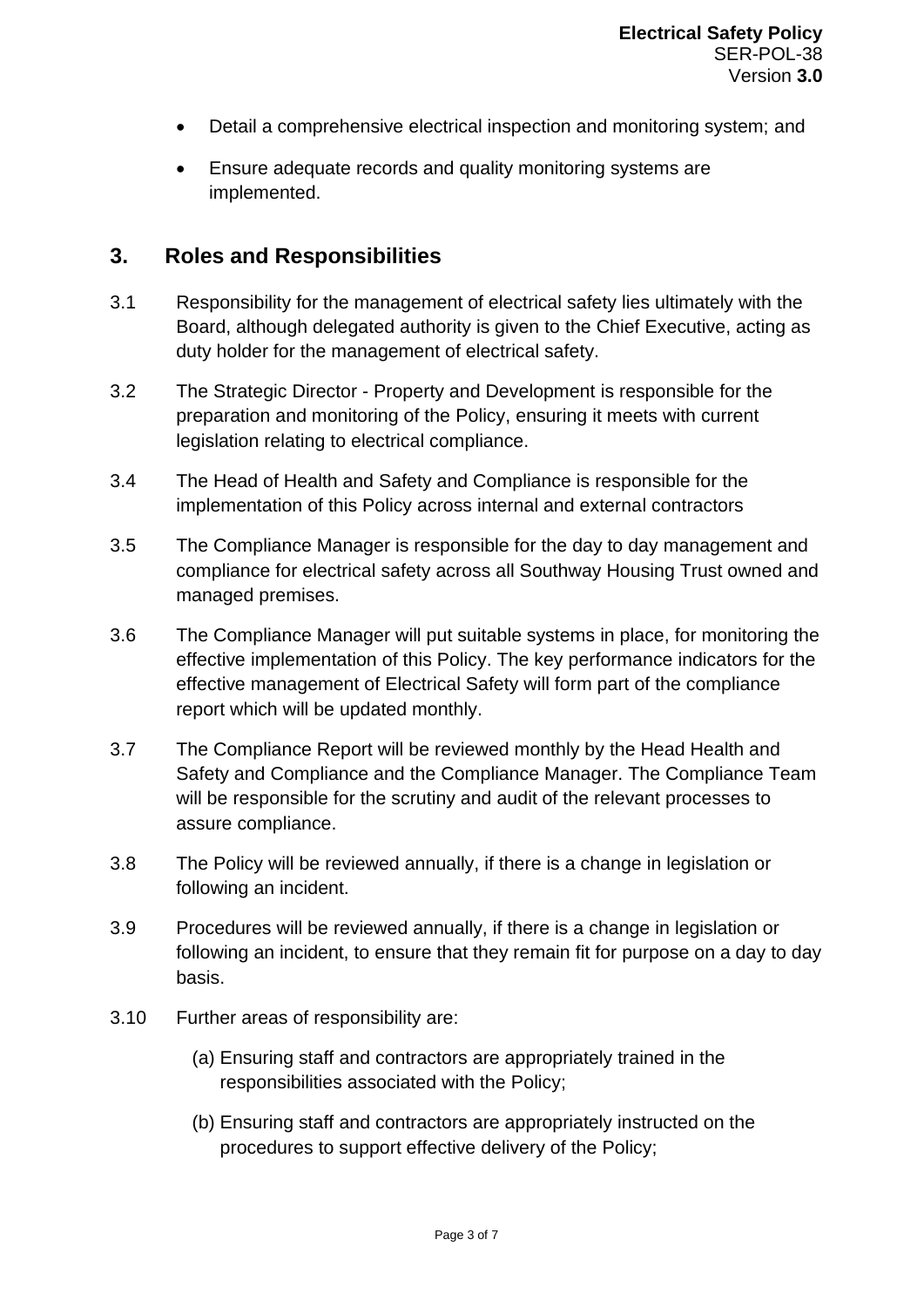- (c) Monitoring the implementation of the Policy and setting targets or objectives where appropriate;
- (d) The promotion of good practice and continuous improvement of electrical safety management across Southway and its Housing stock; and
- (e) Review of this Policy at any legislative change or at least annually.

#### **Electrical Supervisor**

- 3.11 The Electrical Maintenance Supervisor shall ensure the electricians undertake formal periodic inspection and testing of electrical installations at prescribed frequencies and as detailed within this Policy.
- 3.12 During the inspection and testing process, should any alterations or extension to the system be identified which have been completed by the tenant, they shall report them to the Compliance Team.

#### **Authorised Inspectors and Testers**

- 3.13 Only competent persons, as defined by BS 7671:2015 (Requirements for Electrical Installations) including current amendments, are authorised to carry out inspection and testing on Southway's properties. A person shall be deemed competent to carry out the appropriate inspection and testing only if he/she has sufficient knowledge and experience of the test equipment, the installation being tested and testing procedures.
- 3.14 It is the responsibility of those undertaking inspection and testing to:
	- (a) Ensure no danger occurs to any person or animal;
	- (b) Ensure no damage occurs to property;
	- (c) Compare the inspection and testing results with the design criteria;
	- (d) Take a view on the condition of the installation and advise on remedial works; and
	- (e) In the event of a dangerous situation, isolate and make an immediate recommendation to the Housing Compliance Team.

#### **Operatives**

- 3.15 Operatives appointed to undertake the periodic inspection and testing of electrical installations:
	- Must be competent to do so and must comply with the requirements of this Policy;
	- Must be incorporated with a recognised Electrical Industry Registration Scheme;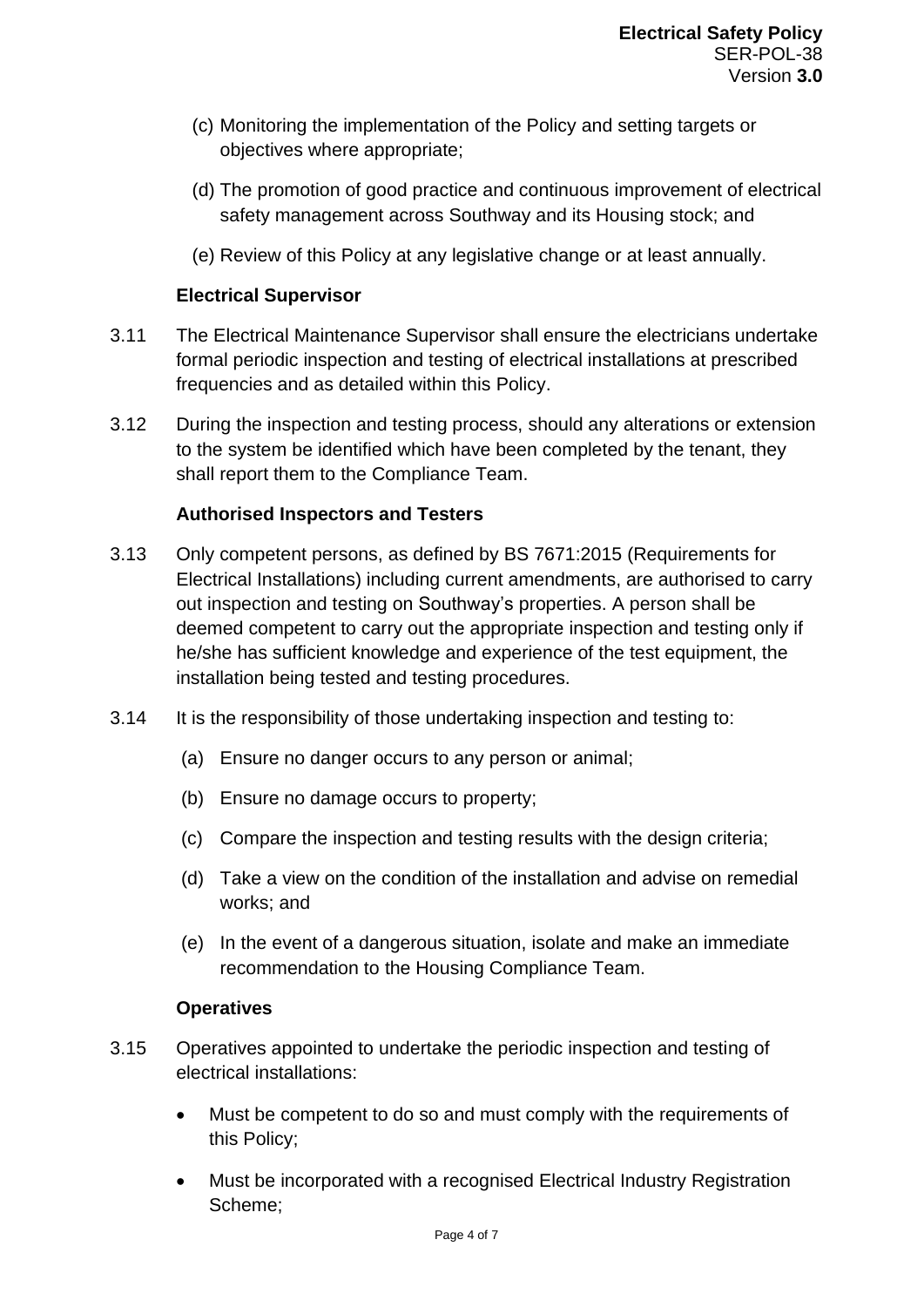- Must have successfully completed City and Guilds 2382 (17th Edition) City and Guilds 2394/2395 (Inspection, Testing and Certification of Electrical Installations) (applies to electricians only), unless Southway Housing Trust deems their competency level and experience adequate to carry out the testing; and
- Shall be subject to monitoring to ensure appropriate standards are met and maintained.

# **4. Electrical Installation Condition Report (EICR)**

- 4.1 The Electrical Installation Condition Report (EICR) is an electrical test on a domestic or commercial property. The test identifies if the electrical system is in good working order and safe for use and identifies areas of wiring deterioration.
- 4.2 Observations that are noted by the qualified person are categorised as per below. These are the standard codes that are used for condition reporting.
- 4.3 C1 (danger present), meaning the safety of those using the installation is at risk and immediate remedial action is required. These will be rectified on the test or the installation is isolated.
- 4.4 C2 (Potentially Dangerous), meaning those using the installation may not be at immediate risk, urgent remedial action is required to remove potential danger. These will be rectified on the test or the installation is isolated.
- 4.5 C3 (Improvement recommended) meaning The investigation has revealed a non-compliance with the current safety standard, whilst not presenting immediate or potential danger, would; result in significant safety improvements if remedied. These recommendations are recorded onto the certificate. As per the guidance these would be rectified on future improvement works or renewals as per the current standards.
- 4.6 In line with current best practice, we will ensure that EICR's are complete on all relevant domestic properties at every change of tenancy and at intervals of no more than 5 years. We aim for all properties to have an EICR of no more than 5 years old by the end of 21/22 For commercial properties with leaseholders, the Trust will ensure that an EICR is complete at any change of tenancy. The leaseholder is then responsible for ensuring an EICR is completed every 5 years.
- 4.7 In line with current legislative requirements, we will ensure that EICR's are completed on all communal areas at intervals of no more than 5 years.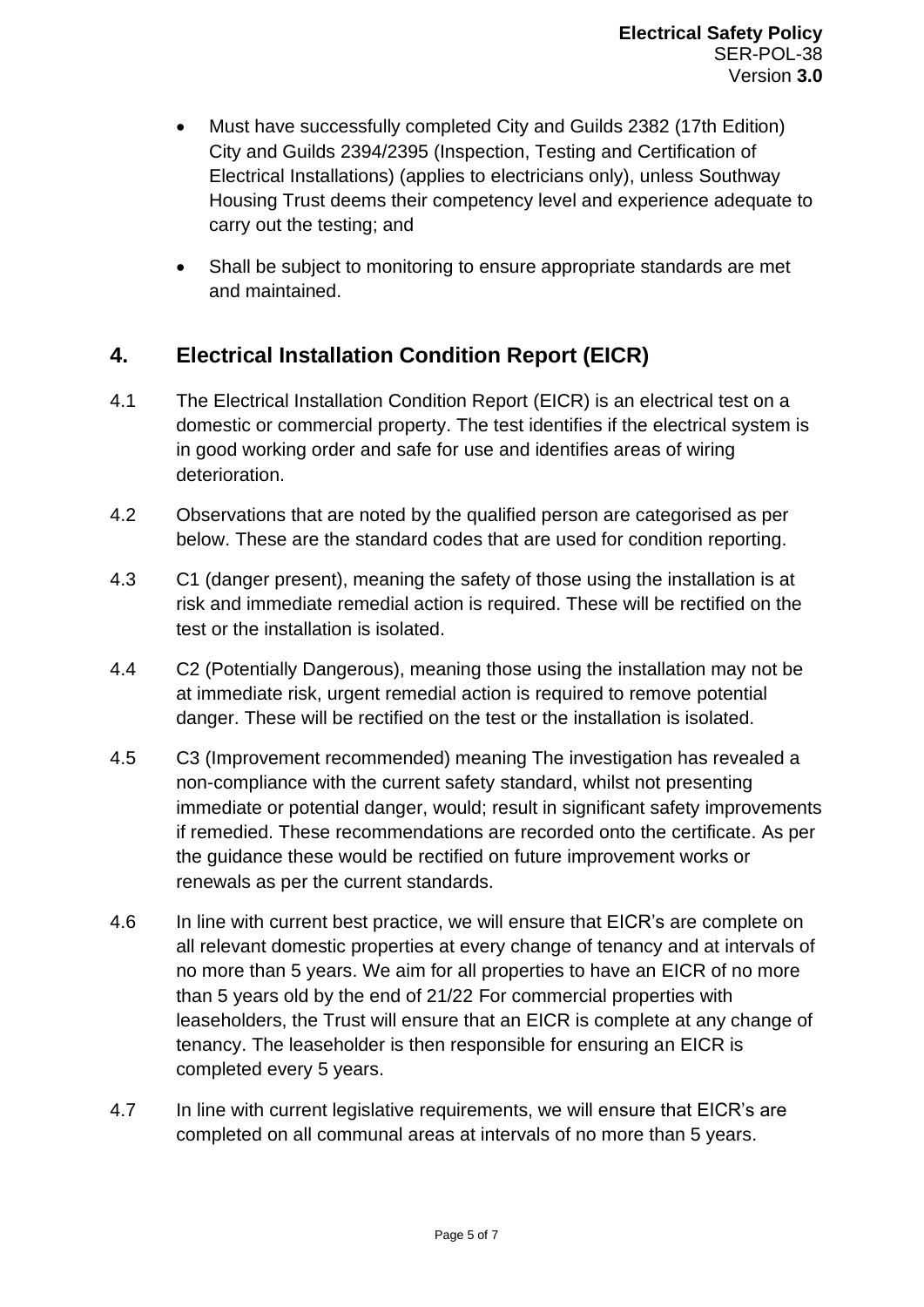- 4.8 To achieve compliance, a cyclical EICR programme is delivered by the Southway's Property Services Team through its own operatives and suitably qualified and appointed contractors.
- 4.9 Electrical Installation Condition Reports are electronically stored in the property portfolio, with systems in place to ensure timely notification of the requirement for new EICR's.

## **5. Electrical Installations and Alterations**

- 5.1 Southway Housing Trust will cover re-wiring, new installation and alterations, inclusive of consumer unit and extraction systems, to domestic and commercial properties.
- 5.2 No time period is set in legislation or best practice for properties to be rewired; the decision is to be based on an assessment of the condition and age of the existing installation.
- 5.3 Southway will carry out re-wires to properties when an EICR highlights evidence of deterioration in an existing wiring system.
- 5.4 All new installations shall be provided with an Electrical Installation Certificate along with Building Regulation Certificate of Compliance complete with a schedule of inspection and test results. These certificates must be fully completed and in compliance with 'BS 7671: (2015) Requirements for Electrical Installations, Guidance Note 1 (Selection and Erection)' and all current amendments.
- 5.5 All new installation certificates shall be kept on a central system. As standard an Electrical Installation Condition Report shall be carried out 5 years after the initial electrical installation date unless otherwise advised on the installation report.

| <b>POLICY REVIEW HISTORY</b>                                                        |                                   |  |
|-------------------------------------------------------------------------------------|-----------------------------------|--|
| To be completed during each review                                                  |                                   |  |
| <b>Previous versions</b>                                                            |                                   |  |
| V1 – Approved A and R Oct $12th$ 2017<br>V2 - Approved by A and $R - Oct 13th 2019$ |                                   |  |
| Date of last EIA:                                                                   | 03/10/2018                        |  |
| <b>Review lead by:</b>                                                              | Garry Warren - Compliance Manager |  |
| Main points or amendments made and reasons                                          |                                   |  |
| Responsibilities updated in line with most recently reviewed policies.              |                                   |  |

• Strengthened the Trust's approach to monitoring compliance.